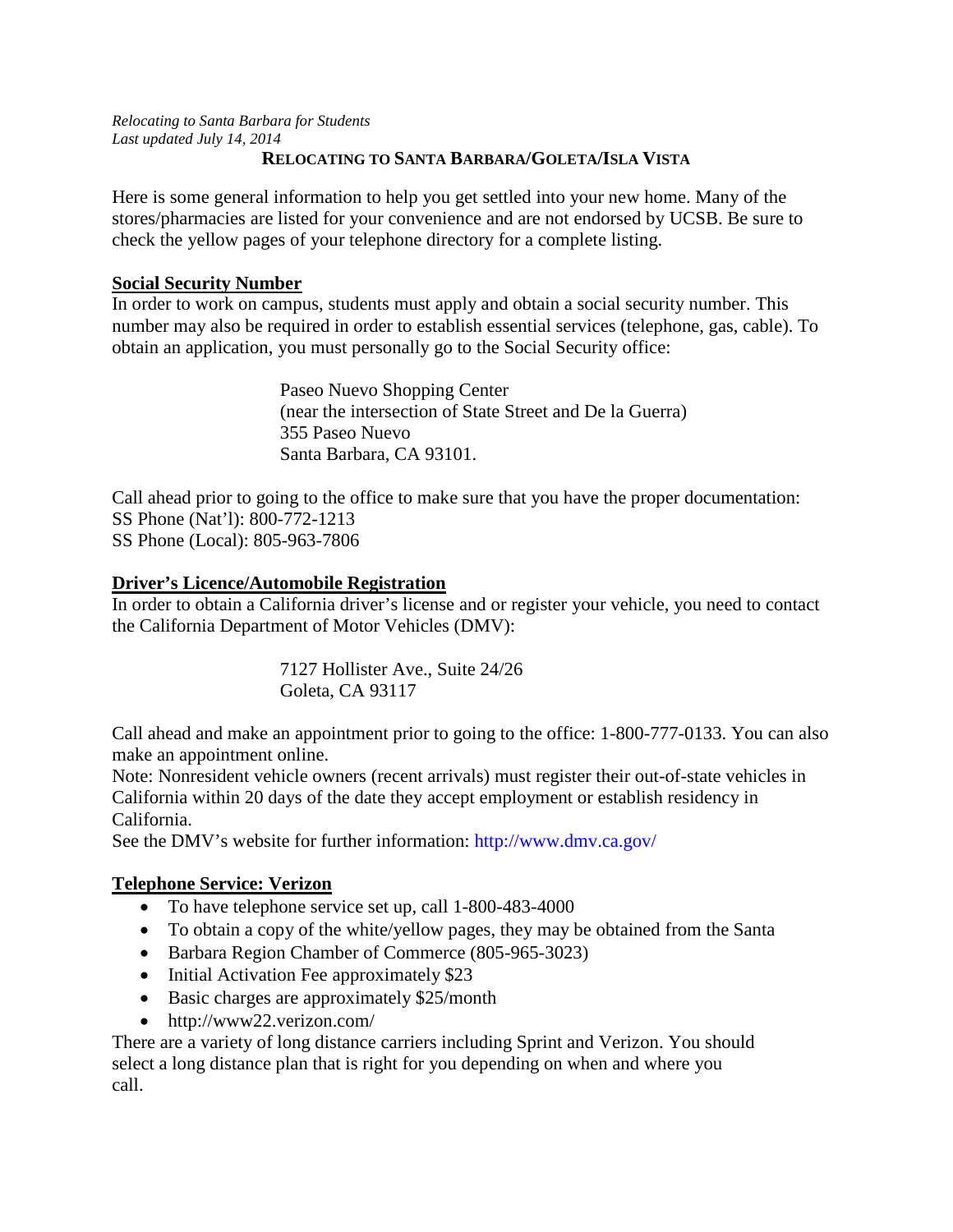## **Electricity: Southern California Edison**

- To have electricity set up, call 1-800-684-8123
- Basic charges are approximately \$25/month for 1 person
- http://www.sce.com/sc3/default.htm

## **Gas: Sempra The Gas Company**

- To have gas set up, call 1-800-427-2200
- Initial Deposit of \$20
- \$25 Service Establishment Charge to set up service
- http://www.socalgas.com/

## **Water: Goleta Water**

- Most apartments include water as part of their Rental agreement
- $\bullet$  805-964-6761

# **Cable: Cox Communications**

- To have cable set up, call (805-683-6651)
- www.cox.com/santabarbara

## **Internet access:**

Dial-up:

- UCSB has free dial-up modems that can be accessed for email. 30 minute limit: 893-3000 2 hour limit: 893-8400
- Check the yellow pages of the telephone directory for a listing of ISP's offering dialup-up access

### DSL:

- Verizon offers DSL service. To set up, call 1-877-462-5005
- Also check the yellow pages of up-to-date listings of other companies that may offer this service.

## Cable:

- Cox Communications offers cable service. To set up, call 805-683-6651.
- www.cox.com/santabarbara
- Cable modem purchase approximately \$100
- Monthly charges are around \$35/month

## **Newspapers**

- Santa Barbara News-Press comprehensive coverage for the Santa Barbara/Goleta region.
- www.newspress.com
- For delivery service, call 1-800-654-3292 or 966-7171
- Look in Sunday's paper for complete classified/apartment listings
- Santa Barbara Independent news and entertainment paper http://www.independent.com
- Daily Nexus UCSB's student newspaper http://www.dailynexus.com/index.php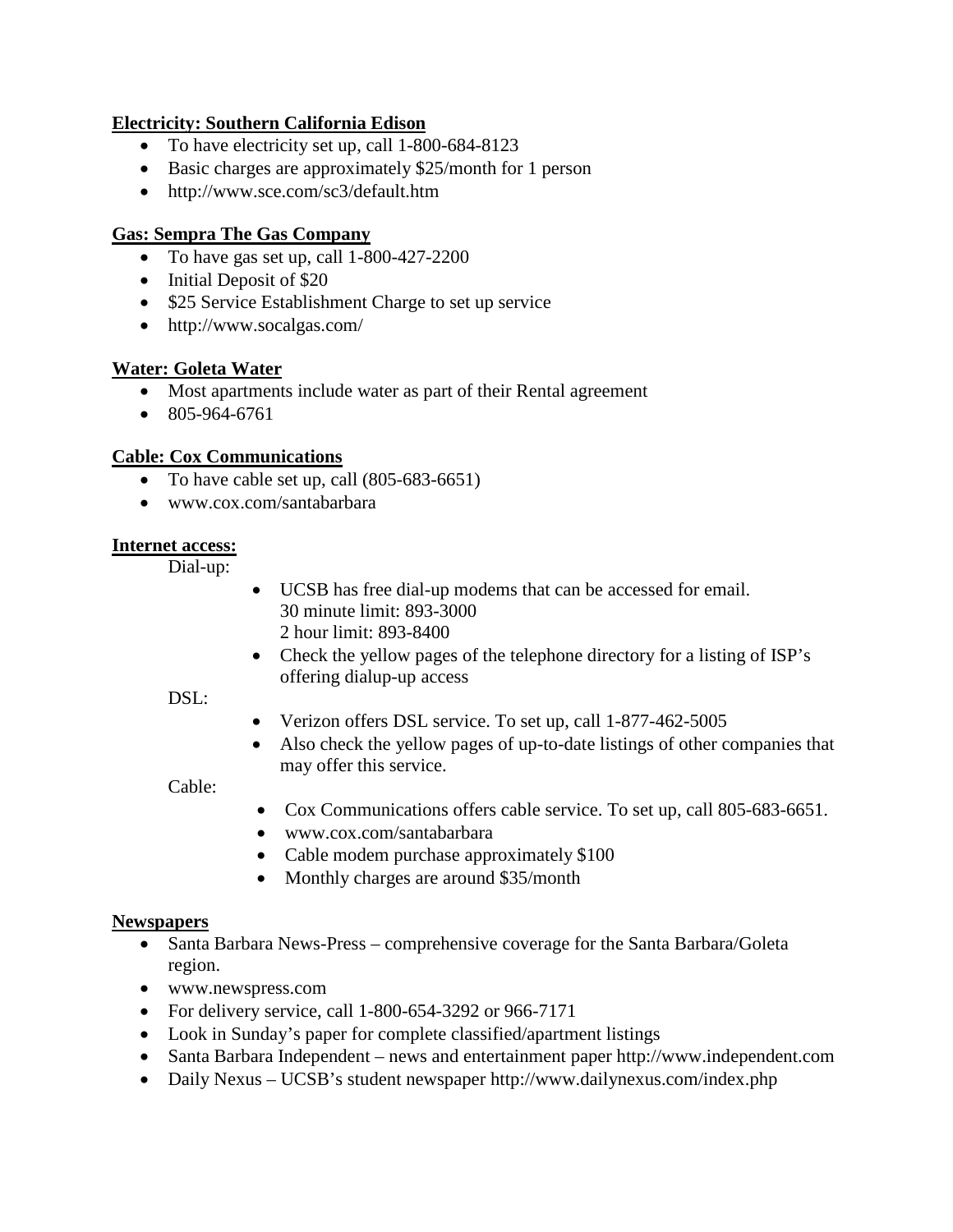### **Apartment Listings**

To find accommodation **on-campus**, visit the University Housing website at http://www.housing.ucsb.edu/

To find accommodations **off-campus**, there are a variety of places to look.

- UCSB's Community Housing Rental Listing Service http://www.housing.ucsb.edu/hchoices/cho-general-info.htm
- Santa Barbara News-Press Listings (Sunday paper has complete listings) http://www.sbnewspress.com/npsite/classified.html
- Real Estate Property Management Groups also have listings of available apartments.

Partial list:

Bartlein & Company, Inc. 3944 State Street, #200, Santa Barbara CA (805-569-1121) Property One Mgmt 3324 State Street, Santa Barbara (805-682-1311)

Also look under "Apartments" in the yellow pages directory for a partial list of apartment complexes that you can contact for apartment availability. Complete Listings of apartments can be found in the Sunday edition of the Santa Barbara

News-Press.

### **Banks**

Here are a few banks in the vicinity of UCSB. You should check your yellow pages directory to find a bank that is suitable for you.

| Wells Fargo                | 195 N. Fairview Ave       | 805-967-1242 |
|----------------------------|---------------------------|--------------|
| <b>Bank of America</b>     | 5892 Calle Real           | 805-683-4536 |
|                            | 905 Embarcadero del Norte | 800-622-8731 |
| Mid-State Bank             | 5956 Calle Real           | 805-967-0451 |
| Santa Barbara Bank & Trust | 299 N. Fairview Ave       | 805-683-1403 |
| Golden One Credit Union    | 5176 Hollister Ave        | 877-465-3361 |

On Campus ATMs: Wells Fargo, Santa Barbara Bank and Trust, Bank of America, Golden 1, and Montecito Bank and Trust.

Note: International students may not be able to obtain a credit card for about 1 year after residency in the U.S. Your bank can issue you a check card that allows you to withdraw cash. **Transferring Funds:** The most convenient and efficient way to transfer money from your country to the USA is to wire money to:

**Bank of America, Goleta Branch, #416 Routing Number: 122 000 661** 5892 Calle Real Goleta, California 93117 USA Phone: (805) 564-2064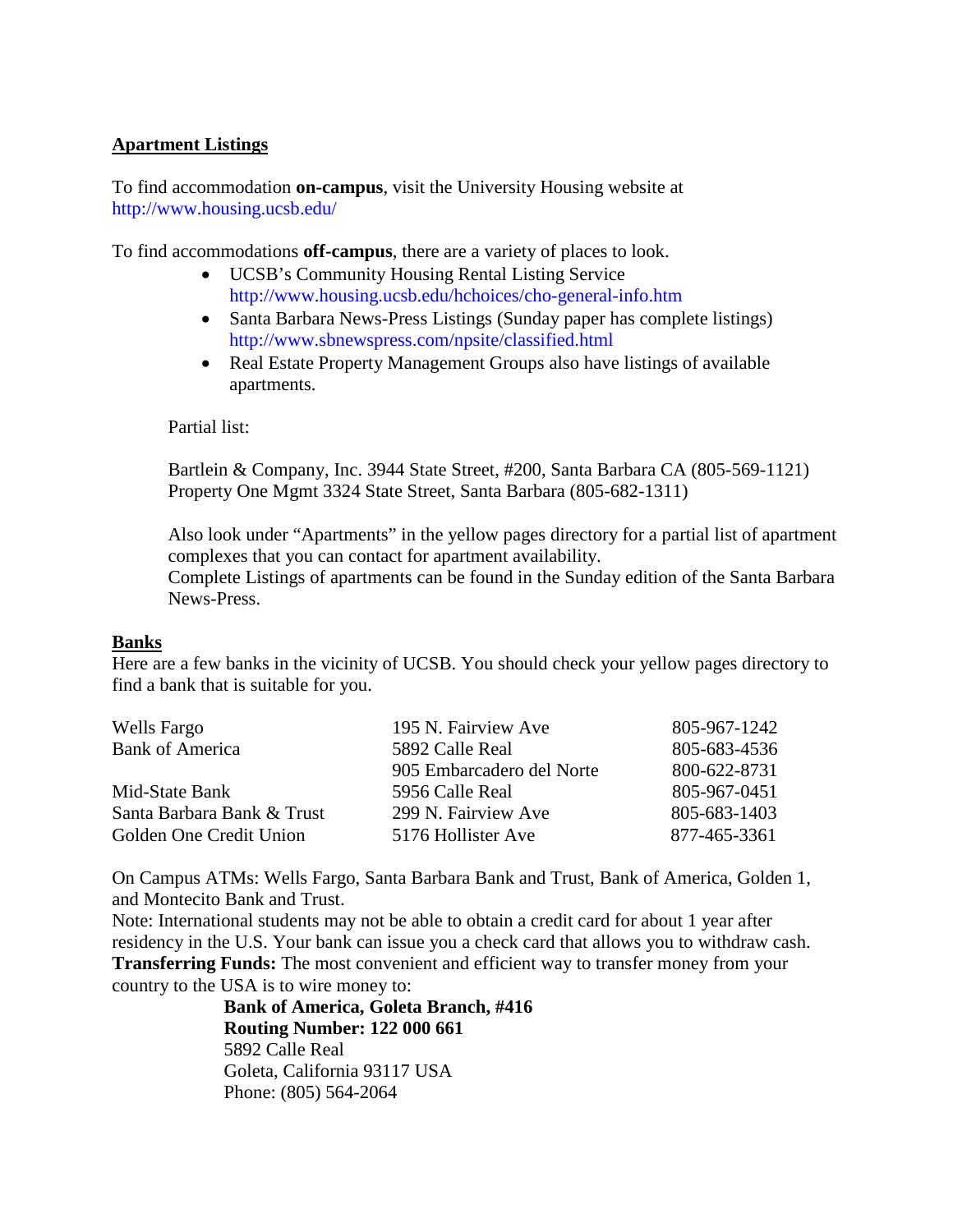**You must open an account with this bank before transferring funds there.** The funds should be payable to you, and contain your expected date of arrival. A US mailing address should also be included. To open an account at Bank of America, visit http://www.bankofamerica.com/

#### **Post Offices**

There are 2 full service United States Postal offices in the Goleta area: 130 S. Patterson Ave, Goleta, CA 93111 7127 Hollister Ave, Suite 2, Goleta, CA 93118

UCSB offers limited services in the basement of the University Center (UCEN). Call 893-8253 for more information

#### **Grocery Stores**

Grocery stores within 10 minutes driving from UCSB:

| <b>VONS</b>       | 163 S. Turnpike Rd 967-2181                                |
|-------------------|------------------------------------------------------------|
|                   | 175 N. Fairview Avenue 967-4846                            |
| Albertsons        | 5801 Calle Real 964-2318                                   |
|                   | 7127 Hollister Ave 968-3558                                |
| Trader Joe's      | 5767 Calle Real 692-2334                                   |
| Costco            | 7095 Marketplace Drive 685-4461                            |
|                   | Isla Vista Food Cooperative 6575 Seville Road, IV 968-1401 |
| Isla Vista Market | 939 Embarcadero Del Norte, IV 968-3597                     |
|                   |                                                            |

Check the local yellow pages directory for a complete listing.

#### **Drug Stores**

In the Goleta Area, there are numerous drug stores:

| Walgreens     | 5900 Calle Real 967-5977                                   |
|---------------|------------------------------------------------------------|
| Save-On Drugs | 189S. Turnpike Road 967-4525                               |
| Rite-Aid      | 199 N. Fairview Ave 964-9892 & 7127 Hollister Ave 968-2954 |
| <b>CVS</b>    | 5875 Calle Real 805-967-5677                               |

Check the local yellow pages directory for a complete listing.

#### **Mall / Shopping**

| K-Mart                  | 6865 Hollister Ave, Goleta                                                                                                              | 805-968-4462 |
|-------------------------|-----------------------------------------------------------------------------------------------------------------------------------------|--------------|
| Camino Real Marketplace | 6950 Marketplace Drive, Goleta<br>• Staples, Home Depot, Costco, Best Buy, Pier 1 Imports, AT&T, few<br>restaurants and other amenities | 805-685-7798 |
|                         |                                                                                                                                         |              |

- 5 Points Shopping Center 3965 State Street (Off Highway 101 on La Cumbre exit)
	- Ross Store, Albertson's, CVS, Petco and other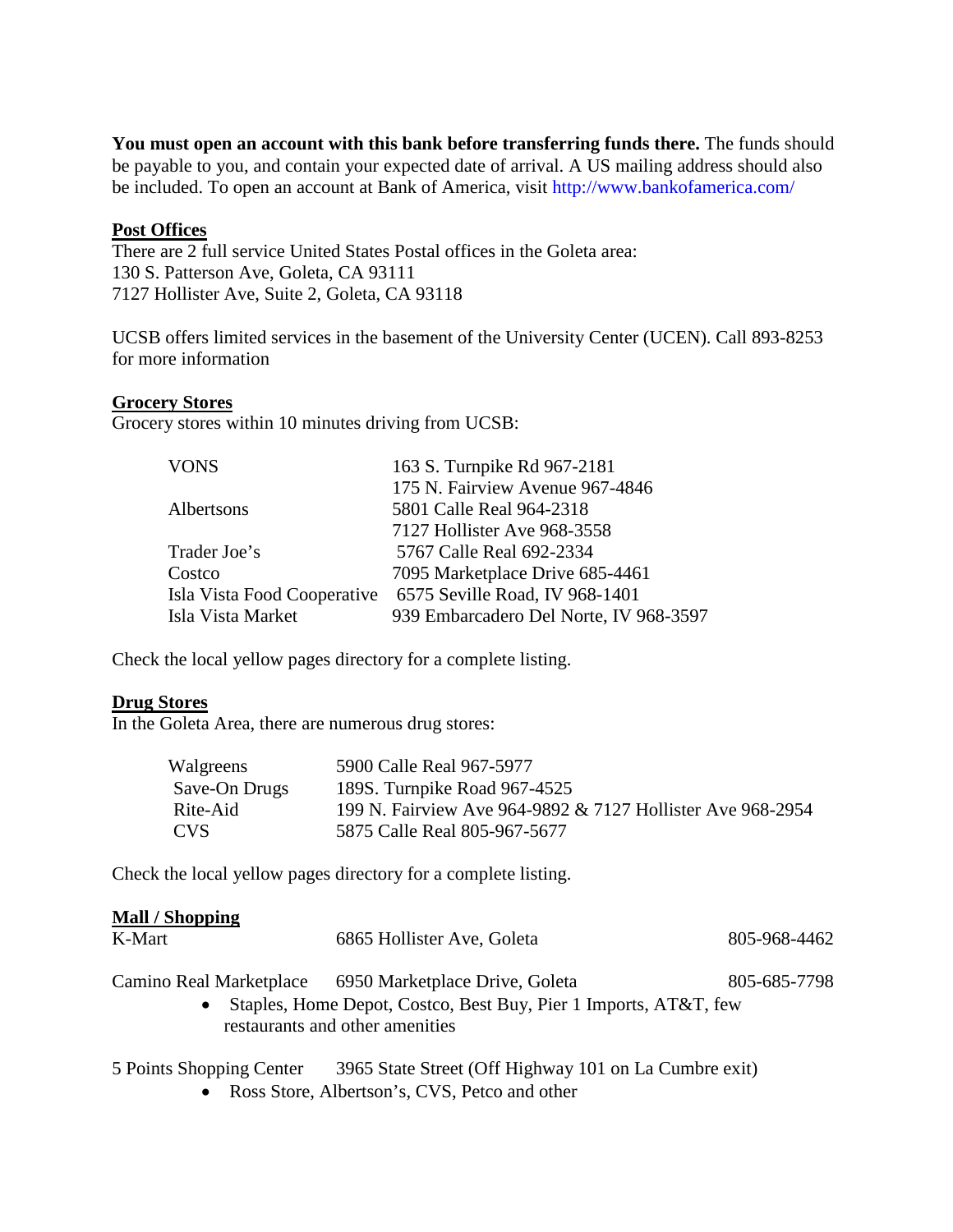| retail stores<br>La Cumbre Plaza                                                                                                                                                                    | 121 S. Hope Ave<br>Sears and other retail stores | 805-687-6458 |  |  |
|-----------------------------------------------------------------------------------------------------------------------------------------------------------------------------------------------------|--------------------------------------------------|--------------|--|--|
| Paseo Nuevo Shopping Center/State Street 651 Paseo Nuevo/State Street<br>Nordstrom, Macys, restaurants and other retail stores                                                                      | 805-963-7147                                     |              |  |  |
| Isla Vista Embarcadero Del Norte area (approximately 900 block)<br>Student residential community with various eateries, grocery stores, coffee<br>$\bullet$<br>shops, bike shops and other services |                                                  |              |  |  |
| <b>UCSB Bookstore UCEN, UCSB</b>                                                                                                                                                                    | http://www.bookstore.ucsb.edu/                   | 805-893-2330 |  |  |
| <b>Photocopying services</b>                                                                                                                                                                        |                                                  |              |  |  |
| Kinko's                                                                                                                                                                                             | 5749 Calle Real, Goleta                          | 805-964-3522 |  |  |
| Fed-Ex/Kinkos                                                                                                                                                                                       | <b>UCEN, UCSB</b>                                | 805-893-3869 |  |  |
| <b>Health Services / Hospital</b><br>Student Health Services Building 588, UCSB<br>http://www.sa.ucsb.edu/studenthealth/                                                                            |                                                  | 805-893-3371 |  |  |
| Goleta Valley Cottage Hospital 351 S. Patterson Ave<br>www.cottagehealthsystem.org 805-681-6473                                                                                                     |                                                  | 805-967-3411 |  |  |
| Santa Barbara Cottage Hospital Pueblo @ Bath Street, Santa Barbara<br>www.cottagehealthsystem.org                                                                                                   | 805-682-7111                                     |              |  |  |

The Graduate Student Health Insurance Plan (GSHIP) is offered at UCSB. Check with Student Health if you have any questions.

# **Student Clubs and Societies**

Clubs and organizations offer opportunities to meet new people, develop leadership skills, integrate course work with practical experiences, and gain a well-rounded education. There are over 250 active organizations at UCSB. A comprehensive list can be found here: http://www.sa.ucsb.edu/orgs/

# **International Students**

Maintaining your visa and other travel related information up to date is more important now than ever before. Visit the Office of International Students and Scholars (OISS) page often on updates on policy and procedures for international students.

http://www.oiss.ucsb.edu

For specific inquiries, please visit or call the OISS office in Building 434 or call 805-893-2929.